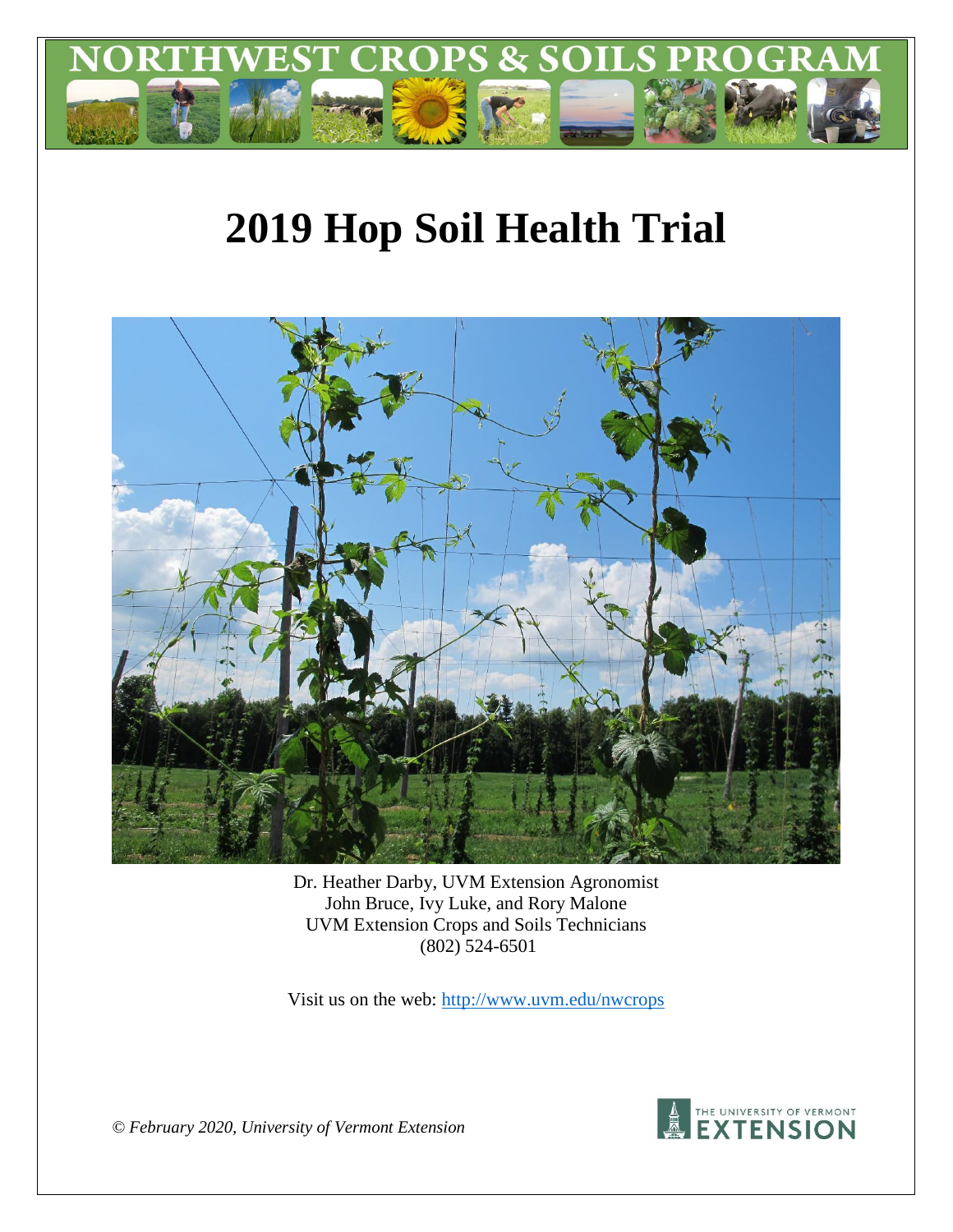#### **2019 HOP SOIL HEALTH TRIAL Dr. Heather Darby, University of Vermont Extension heather.darby[at]uvm.edu**

Until now, commercial hop (*Humulus lupulus* L.) production has not occurred in the northeast (NE) region of the United States for 150 years. A combination of the spread of hop downy mildew, the expansion of production in western states, and prohibition laws from the 1920's contributed to the decline of the 19<sup>th</sup> century NE hop industry. Today, the Pacific Northwest states of Washington, Oregon, and Idaho remain the dominant hop production sites of the U.S. However, hop production in non-traditional regions is growing and now accounts for over 2% of the total U.S. hop acreage. Nationally, there has been recent and unprecedented growth in the craft beer sector which has dramatically increased demand for local hop production.

This project looks to assess the impact of manure applications on soil health and hop yields and attempts to quantify the impact of organic amendments on soil health and hop essential oil and resin profiles. This trial used manure amendments in plots to compare manure application rate impact on soil health and microbial activity within plots. Many farmers in Vermont, and other dairy production regions, have access to manure as a soil amendment and nutrient source. Farmers have claimed that applying manure has aided in reducing disease pressure and improving soil quality, making this a potentially valuable resource that would be beneficial to some farmers.

# **MATERIALS AND METHODS**

The experimental design was a randomized complete block with split plots and 3 replicates. The main plots were manure fertility treatments (Table 1) and the split plots were hop varieties Cascade and Nugget. Prior to manure application, soil samples were taken (22-Apr) from each plot and sent to Cornell Soil Health Lab in Ithaca, NY. The standard soil health analysis was performed on the samples [\(https://soilhealth.cals.cornell.edu/\)](https://soilhealth.cals.cornell.edu/). This was done to establish a baseline for soil health in the 2019 season and will be built upon and compared to in subsequent years of the study. Solid manure was applied on 6- May in a three foot swath for each plot at respective manure application rates. A manure sample was then taken from the source stack and sent to UVM Agricultural and Environmental Testing Lab for nutrient analysis (Table 2). Results from manure analysis were used to calculate primary nutrients applied from manure for each application rate. An additional 50 lbs N ac<sup>-1</sup> was applied on 30-May.

| <b>Treatment</b>              | <b>Total</b><br>nitrogen<br>$\text{lbs}$ ac <sup>-1</sup> | Ammonium<br>nitrogen<br>$\text{lbs}$ ac <sup>-1</sup> | Organic<br>nitrogen<br>$\text{lbs}$ ac <sup>-1</sup> | <b>Phosphorus</b><br>$\text{lbs}$ ac <sup>-1</sup> | <b>Potassium</b><br>$\text{lbs}$ ac <sup>-1</sup> |
|-------------------------------|-----------------------------------------------------------|-------------------------------------------------------|------------------------------------------------------|----------------------------------------------------|---------------------------------------------------|
| 14 tons $ac^{-1}$             | 157                                                       | 2.6                                                   | 144                                                  | 44.8                                               | 54.6                                              |
| $7 \text{ tons } \text{ac}^1$ | 78.4                                                      | 6.30                                                  | 72.1                                                 | 22.4                                               | 27.3                                              |
| $0$ tons ac <sup>-1</sup>     |                                                           |                                                       |                                                      |                                                    |                                                   |

| Table 1. Nutrients applied from manure treatment application rates, 2019. |  |  |  |
|---------------------------------------------------------------------------|--|--|--|
|---------------------------------------------------------------------------|--|--|--|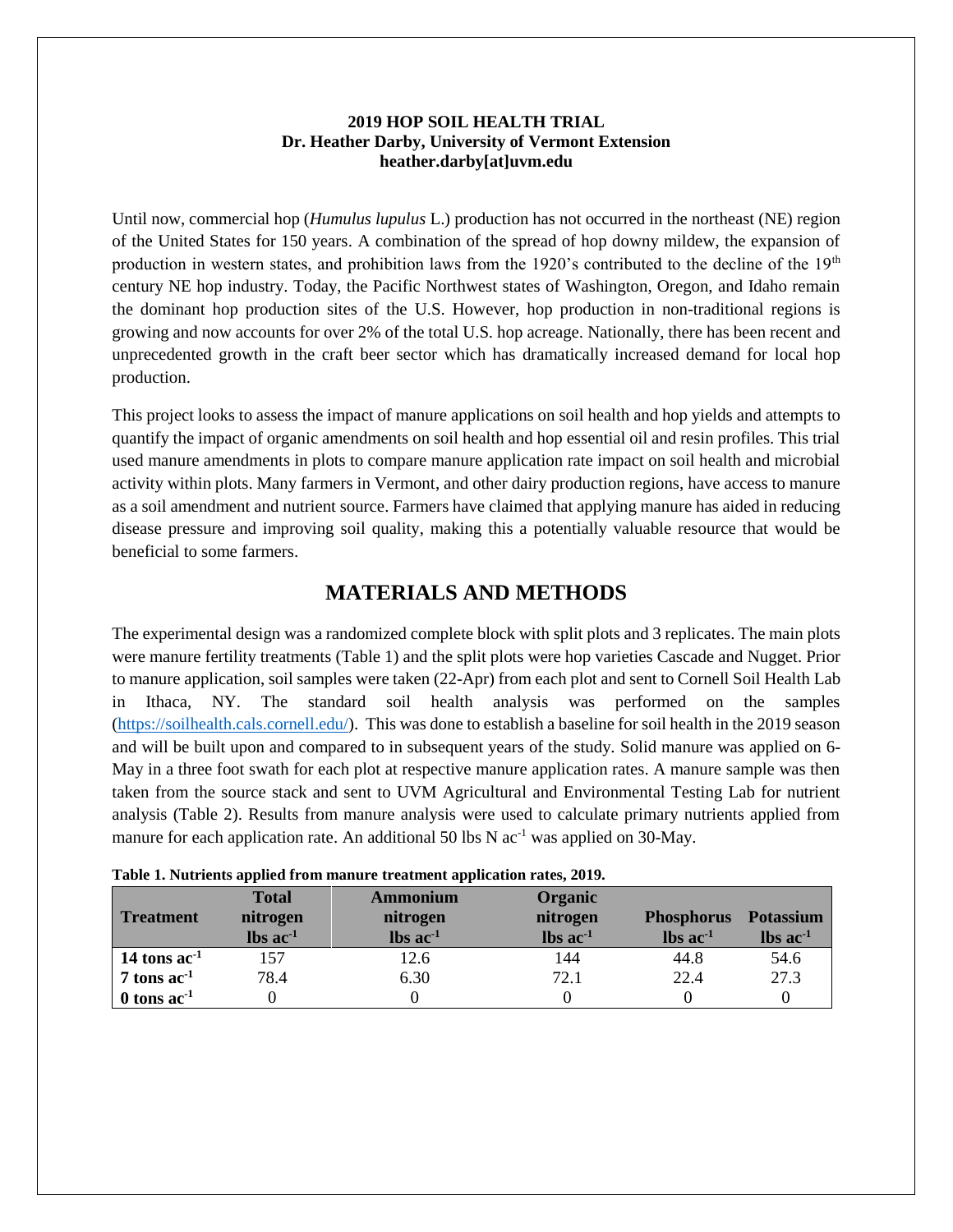| <b>Nutrient</b>       | <b>Nutrients</b>            |
|-----------------------|-----------------------------|
|                       | $\ln$ wet ton <sup>-1</sup> |
| <b>Total nitrogen</b> | 11.2                        |
| Ammonium nitrogen     | 0.90                        |
| Organic nitrogen      | 10.3                        |
| <b>Phosphorus</b>     | 3.20                        |
| <b>Potassium</b>      | 3.90                        |
| Calcium               | 8.80                        |
| Magnesium             | 1.40                        |
| Sodium                | 0.50                        |
| Copper                | 0.01                        |
| Zinc                  | 0.03                        |
| Iron                  | 0.30                        |
| Manganese             | 0.07                        |
| Boron                 | 0.01                        |
| Dry matter $(\%)$     | 19.2                        |
| Density (lbs gal-1)   | 8.34                        |

**Table 2. Manure nutrient analysis, 2019.** 

Hills were trained on 30-May. Beginning on 24-May, the entire hop yard was sprayed with Champ WG (Alsip, IL) at a rate of 1 lb per ac<sup>-1</sup> and sprayed on a weekly basis through 28-Jun. During this period, plots were scouted weekly for downy mildew basal spikes and aerial spikes. Plants were additionally scouted on a weekly basis starting 17-Jun for pest and beneficial insects through 19-Aug. Two plants and three random leaves per plant within each plot (variety) were visually inspected. The number of potato leaf hoppers (PLH), hop aphids (HA), two-spotted spider mites (TSSM), and mite destroyers (MD) present on each leaf was recorded.

Hop harvest was targeted for when cones were at 21-27% dry matter. At harvest, hop bines were cut in the field and brought to a secondary location to be run through our mobile harvester. Cascade plants were harvested on 10-Sep and Nugget plants were harvested on 16-Sep. Plants were harvested using a Hopster 5P hop harvester (HopsHarvester LLC, Honeoye, NY). The number of individual plants harvested and total cone yield was recorded for each treatment. Cone samples were weighed and dried to determine dry matter content. Cones were also rated in browning severity on a 1-10 scale where 1 indicates low browning and 10 indicates severe browning. All hop cones were dried to 8% moisture, baled, vacuum sealed, and then placed in a freezer. Hop samples from each plot were shipped overnight to Cornell Agritech, Geneva, NY and analyzed for alpha acids, beta acids and Hop Storage Index (HSI), essential oils, and total oils. Yields are presented at 8% moisture on a per acre basis. Per acre calculations were performed using the spacing in the UVM Extension hop yard of 872 hills  $(1744 \text{ strings})$  ac<sup>-1</sup>.

Data was analyzed using SAS Version 9.4. For the hop quality data, we conducted a linear mixed model analysis with repeated measures (PROC MIXED). Fixed effects included collection date, replicate, year, and collection date by year. All statistics will be run at the 0.10 level of significance and generated using SAS Version 9.4 (Copyright 2014, SAS Institute Inc., Cary, NC, USA).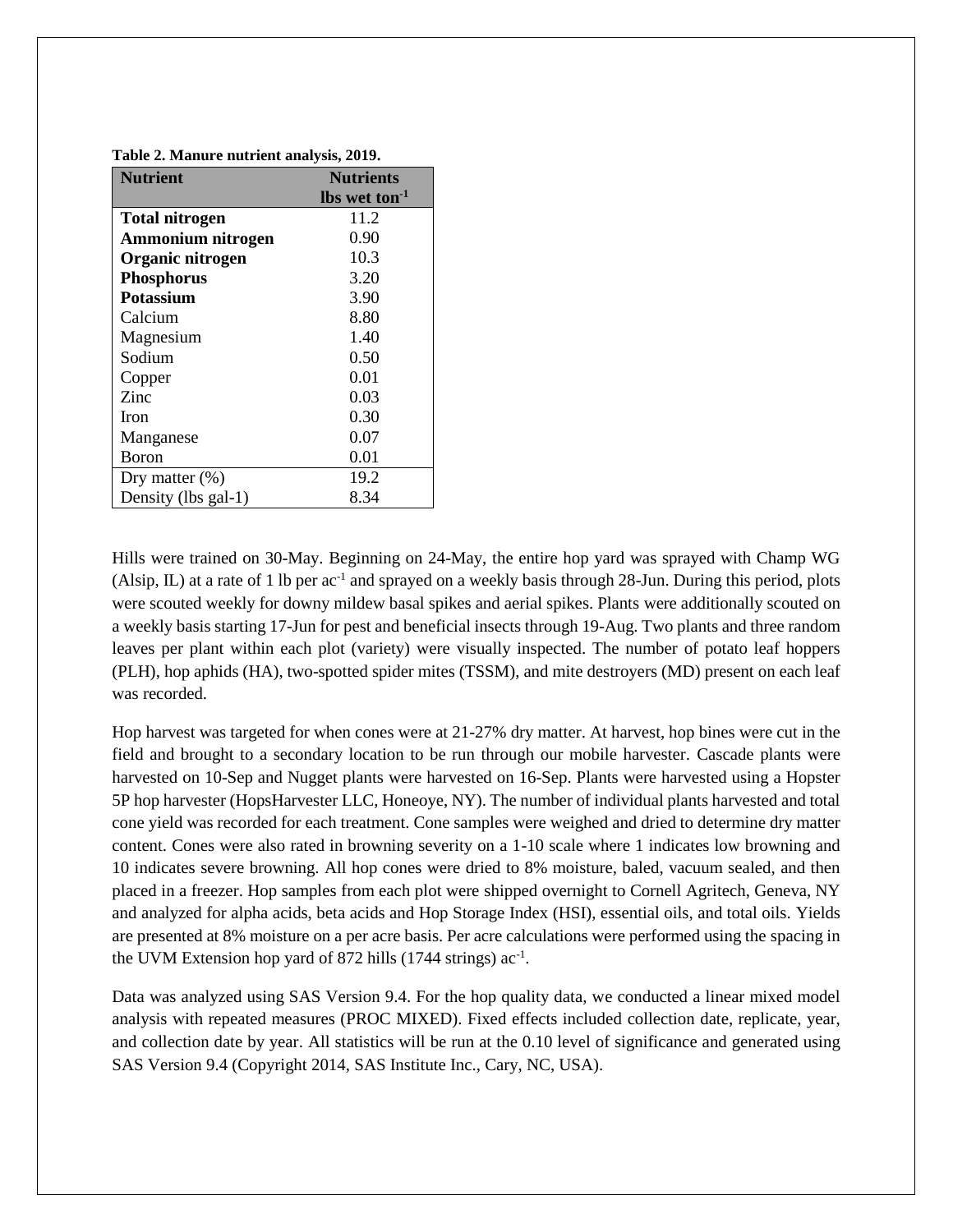Variations in yield and quality can occur because of variations in genetics, soil, weather and other growing conditions. Statistical analysis makes it possible to determine whether a difference among varieties is real, or whether it might have occurred due to other variations in the field. At the bottom of each table, a LSD value is presented for each variable (i.e. yield). Least Significant Differences (LSD's) at the 10% level of probability are shown. Where the difference between two treatments within a column is equal to or greater than the LSD value at the bottom of the column, you can be sure in 9 out of 10 chances that there is a real difference between the two varieties.

Treatments that were not significantly lower in performance than the highest value in a particular column are indicated with an asterisk. In this example, A is significantly different from C but not from B. The difference between A and B is equal to 1.5, which is less than the LSD value of 2.0. This means that these varieties did not differ in yield. The difference between A and C is equal to 3.0, which is greater than the LSD value of 2.0. This means that the yields of these varieties were significantly different from one another. The letter indicates that

| <b>Treatment</b> | Yield  |
|------------------|--------|
|                  | 2100a  |
| B                | 1900ab |
| C                | 1700c  |
| LSD <sub>1</sub> | 300    |

B was not significantly lower than the top yielding variety. Within the trial there were no significant variety x treatment interactions so data was pooled across varieties and is presented based on manure treatment impacts.

## **RESULTS**

Table 3 shows a summary of the temperature, precipitation and growing degree-day (GDD) summary. In the 2019 growing season, there were an accumulated 2322 GDDs, 157 less than the historical 30-year average with greatest deviations from the norm occurring in April and July. The 2019 growing season experienced a wet spring followed by a dry summer with well below average precipitation occurring during the month of July. Supplemental irrigation was applied to plants at a rate of 4500 gal ac<sup>-1</sup>, however drier summer months and limited well capacity limited the ability to provide adequate water to the crop.

|                                     | Table 5. Temperature, precipitation and growing degree any summary, mourgit, v 1, 2012.<br>March<br>April<br>May<br>July<br>Sept<br>June |         |         |         |         |         |         |  |  |
|-------------------------------------|------------------------------------------------------------------------------------------------------------------------------------------|---------|---------|---------|---------|---------|---------|--|--|
| Alburgh, VT                         |                                                                                                                                          |         |         |         |         | August  |         |  |  |
| Average temperature $({}^{\circ}F)$ | 28.3                                                                                                                                     | 42.7    | 53.3    | 64.3    | 73.5    | 68.3    | 60.0    |  |  |
| Departure from normal               | $-2.79$                                                                                                                                  | $-2.11$ | $-3.11$ | $-1.46$ | 2.87    | $-0.51$ | $-0.62$ |  |  |
|                                     |                                                                                                                                          |         |         |         |         |         |         |  |  |
| Precipitation (inches)              | 1.36                                                                                                                                     | 3.65    | 4.90    | 3.06    | 2.34    | 3.50    | 3.87    |  |  |
| Departure from normal               | $-0.85$                                                                                                                                  | 0.83    | 1.45    | $-0.63$ | $-1.81$ | $-0.41$ | 0.23    |  |  |
|                                     |                                                                                                                                          |         |         |         |         |         |         |  |  |
| Growing Degree Days (Base 50)       | 9                                                                                                                                        | 59      | 189     | 446     | 716     | 568     | 335     |  |  |
| Departure from normal               | $-13$                                                                                                                                    | $-52$   | $-103$  | $-36$   | 86      | $-14$   | $-25$   |  |  |

**Table 3. Temperature, precipitation and growing degree day summary, Alburgh, VT, 2019.**

Based on weather data from a Davis Instruments Vantage Pro2 with WeatherLink data logger. Historical averages are for 30 years of NOAA data (1981-2010) from Burlington, VT. [\(http://www.nrcc.cornell.edu/page\\_nowdata.html\)](http://www.nrcc.cornell.edu/page_nowdata.html).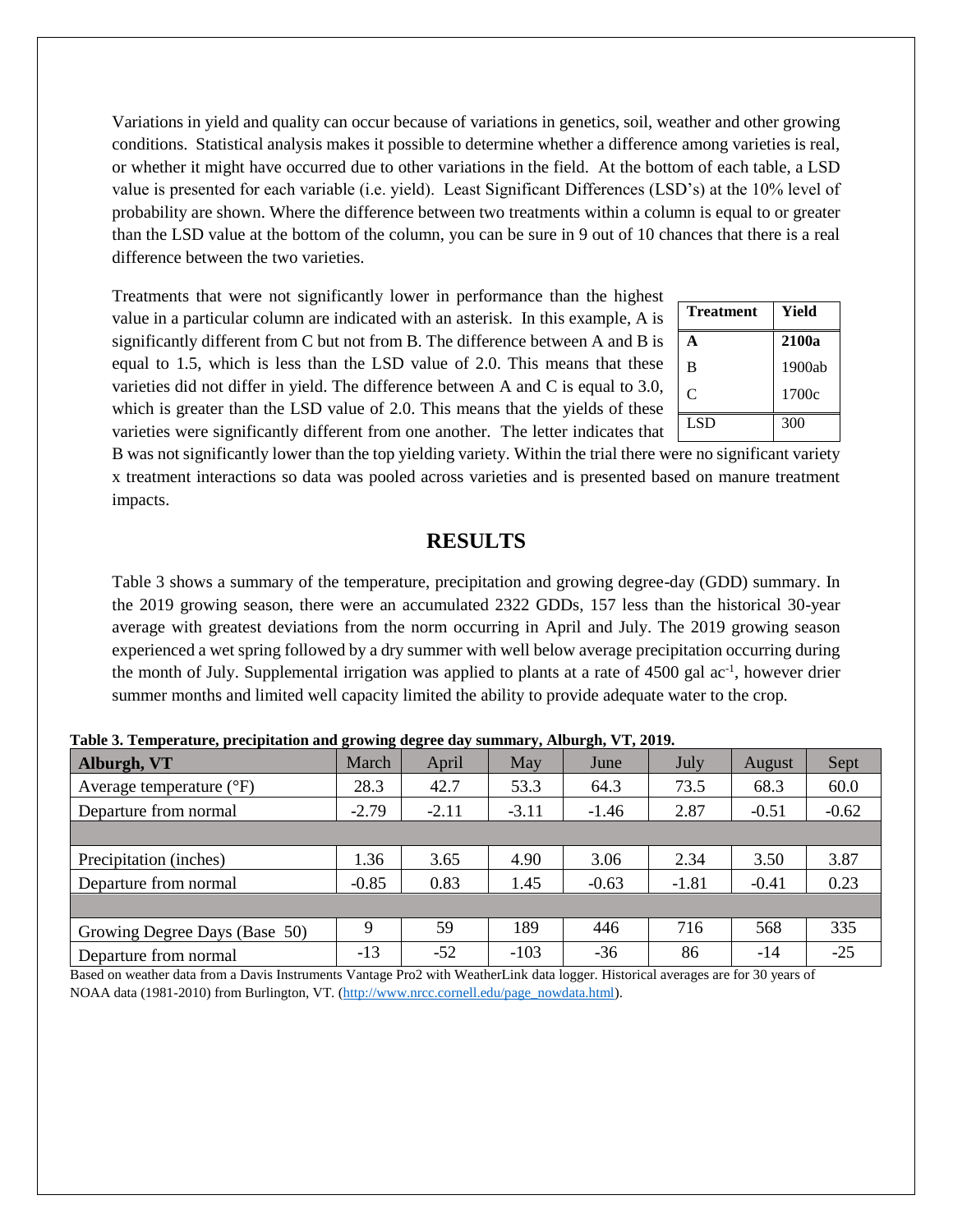Soil samples were taken on 22-Apr and analyzed for soil health and nutrient analysis (Table 4 and 5). Obtained samples were collected to establish a baseline for soil health and nutrients in order to later determine the impact that manure applications might have on soil health. Various aspects of soil health that were analyzed scored high across the various plots, but there were no differences across any of these tested treatment areas. Soils also had a high overall score with a trial average of 86.5 (out of 100). Soil nutrient analysis similarly showed uniformity across plot treatment area within the hop yard with some minor differences in iron concentrations in plots that later received the  $7$  ton manure  $ac^{-1}$  treatment.

| <b>Treatment</b><br>tons manure<br>$ac-1$ | Aggregate<br>stability<br>$\frac{0}{0}$ | <b>Available</b><br>water<br>capacity<br>m/m | <b>Surface</b><br>hardness<br>psi | Sub-<br>surface<br>hardness<br>psi | <b>Organic</b><br>matter<br>$\frac{0}{0}$ | Active<br>carbon<br>ppm | <b>Soil</b><br>proteins<br>mg/soil g | Soil<br>respiration<br>CO <sub>2</sub><br>mg/soil g | <b>Overall</b><br>score |
|-------------------------------------------|-----------------------------------------|----------------------------------------------|-----------------------------------|------------------------------------|-------------------------------------------|-------------------------|--------------------------------------|-----------------------------------------------------|-------------------------|
| 0 (control)                               | 81.6                                    | 0.272                                        | 140                               | 244                                | 14.1                                      | 1299                    | 24.8                                 | 3.73                                                | 88.9                    |
|                                           | 81.1                                    | 0.268                                        | 171                               | 256                                | 17.3                                      | 1322                    | 28.8                                 | 4.27                                                | 84.9                    |
| 14                                        | 80.4                                    | 0.266                                        | 176                               | 230                                | 16.9                                      | 1392                    | 26.4                                 | 4.32                                                | 85.8                    |
| <b>LSD</b> $(0.10)$ †                     | NS:                                     | <b>NS</b>                                    | <b>NS</b>                         | <b>NS</b>                          | <b>NS</b>                                 | <b>NS</b>               | <b>NS</b>                            | <b>NS</b>                                           | <b>NS</b>               |
| <b>Trial Mean</b>                         | 81.1                                    | 0.269                                        | 162                               | 243                                | 16.1                                      | 1338                    | 26.7                                 | 4.11                                                | 86.5                    |

#### **Table 4. Baseline soil health analysis 22-Apr 2019, Alburgh, VT.**

†LSD –Least significant difference at p=0.10.

‡NS –No significant difference between treatments.

| <b>Treatment</b>               | $\mathbf{p}$ H   | <b>Phosphorus</b> | <b>Potassium</b> | <b>Magnesium</b> | <b>Iron</b>       | <b>Manganese</b> | <b>Zinc</b> |
|--------------------------------|------------------|-------------------|------------------|------------------|-------------------|------------------|-------------|
| tons manure                    |                  |                   |                  |                  |                   |                  |             |
| $ac-1$                         |                  | ppm               | ppm              | ppm              | ppm               | ppm              | ppm         |
| $0$ (control)                  | 7.44             | 28.3              | 197              | 292              | $4.33$ ab+        | 33.5             | 7.18        |
| 7                              | 7.40             | 34.1              | 274              | 315              | 5.63 a            | 48.7             | 8.55        |
| 14                             | 7.40             | 34.7              | 273              | 306              | 3.42 <sub>b</sub> | 38.8             | 7.70        |
| <b>LSD</b> $(0.10)$ $\ddagger$ | $NS \frac{1}{2}$ | <b>NS</b>         | <b>NS</b>        | NS               | 2.04              | <b>NS</b>        | <b>NS</b>   |
| Average                        | 7.41             | 32.4              | 248              | 304              | 4.46              | 40.3             | 7.81        |

#### **Table 5. Baseline soil nutrient analysis taken prior to manure application 22-Apr 2019, Alburgh, VT.**

‡LSD –Least significant difference at p=0.10.

¥NS –No significant difference between treatments.

Within the trial, manuring rates appeared to have little to no impact on observed pests (Table 6). There were fairly uniform populations of insects across the board with the exception of hop aphids, which were lowest in the control plots. While there was no statistical difference, the high application rates, which received greater amount of total nitrogen, may have led to slightly higher populations for aphids, however none of the differences in observed pest populations were statistically significant. Cone quality, disease, and yields were also recorded at harvest (Table 7). Diseased cones were lowest for the control plot, but was statistically similar to the 14 tons manure ac<sup>-1</sup> rate with 79% diseased cones and 83% diseased cones respectively. Other metrics including 100 cone weight, disease severity, harvest dry matter, and yield at 8% moisture showed no significant differences across treatments.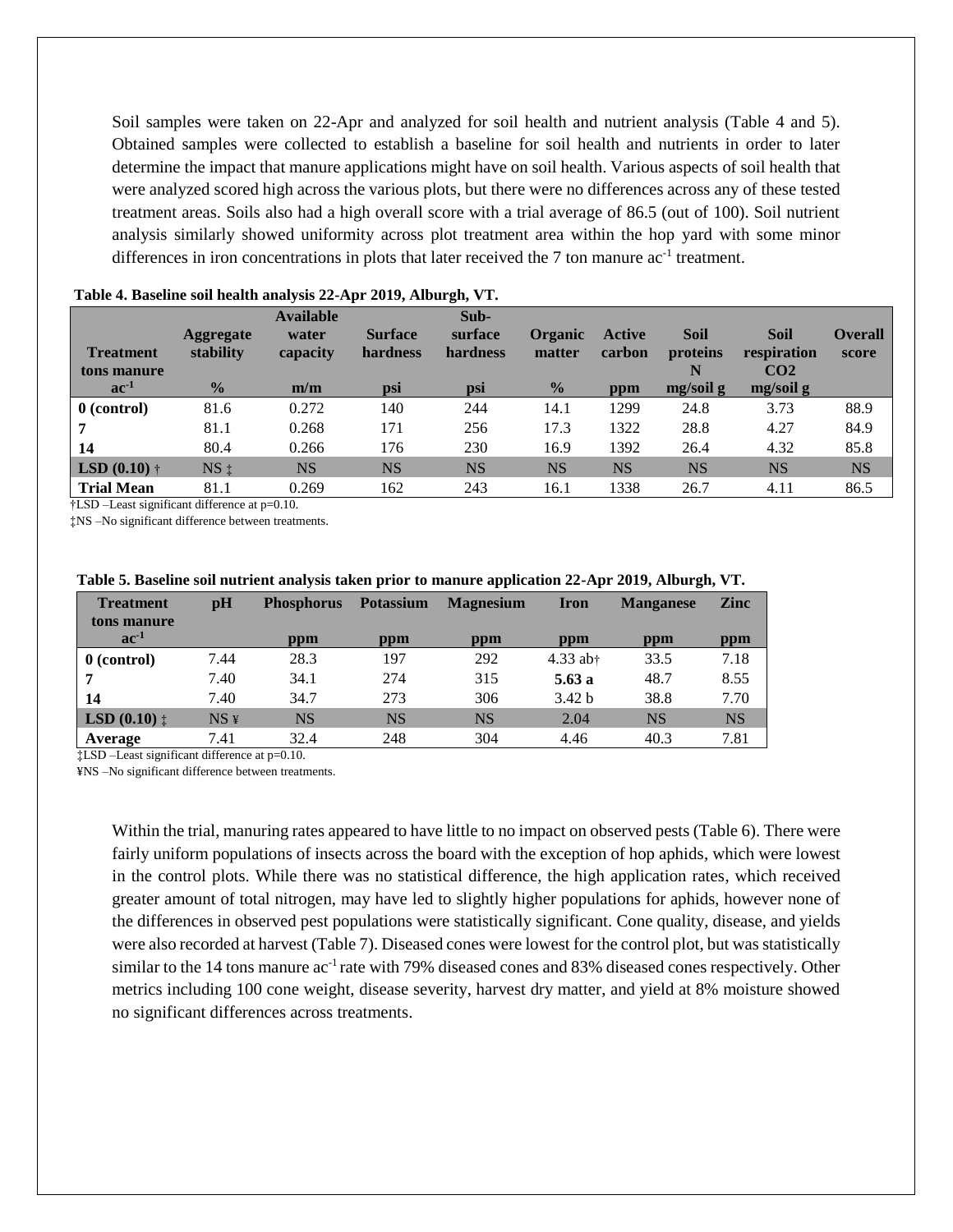| <b>Treatment</b>               | <b>Aerial spikes</b> | <b>Basal spikes</b> | HA <sup>+</sup>   | <b>PLH</b>        | <b>TSSM</b>       |
|--------------------------------|----------------------|---------------------|-------------------|-------------------|-------------------|
| tons manure ac <sup>-1</sup>   | $plot-1$             | $plot-1$            | leaf <sup>1</sup> | leaf <sup>1</sup> | leaf <sup>1</sup> |
| $0$ (control)                  | 10.9                 | 3.53                | 0.889             | 1.30              | 0.204             |
|                                | 6.64                 | 2.80                | 1.42              | 1.33              | 0.704             |
| 14                             | 10.1                 | 3.30                | 1.69              | 1.34              | 0.167             |
| <b>LSD</b> $(0.10)$ $\ddagger$ | NS ¥                 | NS                  | NS                | <b>NS</b>         | <b>NS</b>         |
| <b>Trial mean</b>              | 9.22                 | 3.21                | 1.33              | 1.32              | 0.358             |

**Table 6. Average insect pest and disease scouting incidence for manure application rates, Alburgh, VT, 2019.** 

†HA= hop aphid. PLH = Potato leaf hopper. TSSM = two-spotted spider mites.

‡LSD –Least significant difference at p=0.10.

¥NS –No significant difference between treatments.

#### **Table 7. Yields and cone quality for manure rate treatments, Alburgh, VT, 2019.**

| <b>Treatment</b>                   | 100 cone<br>weight | <b>Diseased</b><br>cones | <b>Disease</b><br>severity | <b>Harvest dry</b><br>matter | Yield at 8%<br>moisture |
|------------------------------------|--------------------|--------------------------|----------------------------|------------------------------|-------------------------|
| tons manure<br>$ac^{-1}$           | g                  | $\frac{0}{0}$            | 1-10 $\epsilon$            | $\frac{0}{0}$                | $\ln$ ac <sup>-1</sup>  |
| $0$ (control)                      | 44.8               | 79 at                    | 5.00                       | 26.8                         | 503                     |
|                                    | 40.8               | 87 b                     | 5.67                       | 27.6                         | 468                     |
| 14                                 | 46.0               | $83$ ab                  | 5.00                       | 26.8                         | 492                     |
| <b>LSD</b> ( $p=0.10$ ) $\ddagger$ | NS <sub>Y</sub>    | 6.59                     | <b>NS</b>                  | <b>NS</b>                    | <b>NS</b>               |
| <b>Trial mean</b>                  | 43.9               | 83                       | 5.22                       | 27.1                         | 488                     |

†Within a column treatments marked with the same letter were statistically similar (p=0.10). Top performers are in **bold.**

‡LSD –Least significant difference at p=0.10.

¥NS –No significant difference between treatments.

**€**Cones were rated in browning severity on a 1-10 scale where 1 indicates low browning and 10 indicates severe browning.

There were also no differences in overall cone quality across treatments for resins or essential oils (Table 8). While values were highest for alpha acids in the two treatments receiving manure, differences were not significant, whereas values for beta acids were highest in the control plots, but were once again not significantly higher. Some slight differences in total oil and myrcene were observed with highest values at the 14 tons manure ac<sup>-1</sup> rate but differences across the board for essential oils were not significant and appeared to not be impacted by manure treatments (Table 9).

#### **Table 8. Brew quality for manure rate treatments, Alburgh, VT, 2019.**

| <b>Treatment</b>               | <b>Alpha</b><br><b>Beta</b> acids<br>acids |               | <b>HSI</b> |
|--------------------------------|--------------------------------------------|---------------|------------|
| tons manure ac <sup>-1</sup>   | $\frac{0}{0}$                              | $\frac{6}{9}$ |            |
| $0$ (control)                  | 6.10                                       | 4.99          | 0.183      |
|                                | 7.01                                       | 4.44          | 0.197      |
| 14                             | 6.78                                       | 4.33          | 0.207      |
| <b>LSD</b> $(0.10)$ $\ddagger$ | NS¥                                        | <b>NS</b>     | <b>NS</b>  |
| <b>Trial mean</b>              | 6.63                                       | 4.59          | 0.196      |

‡LSD –Least significant difference at p=0.10.

¥NS –No significant difference between treatments.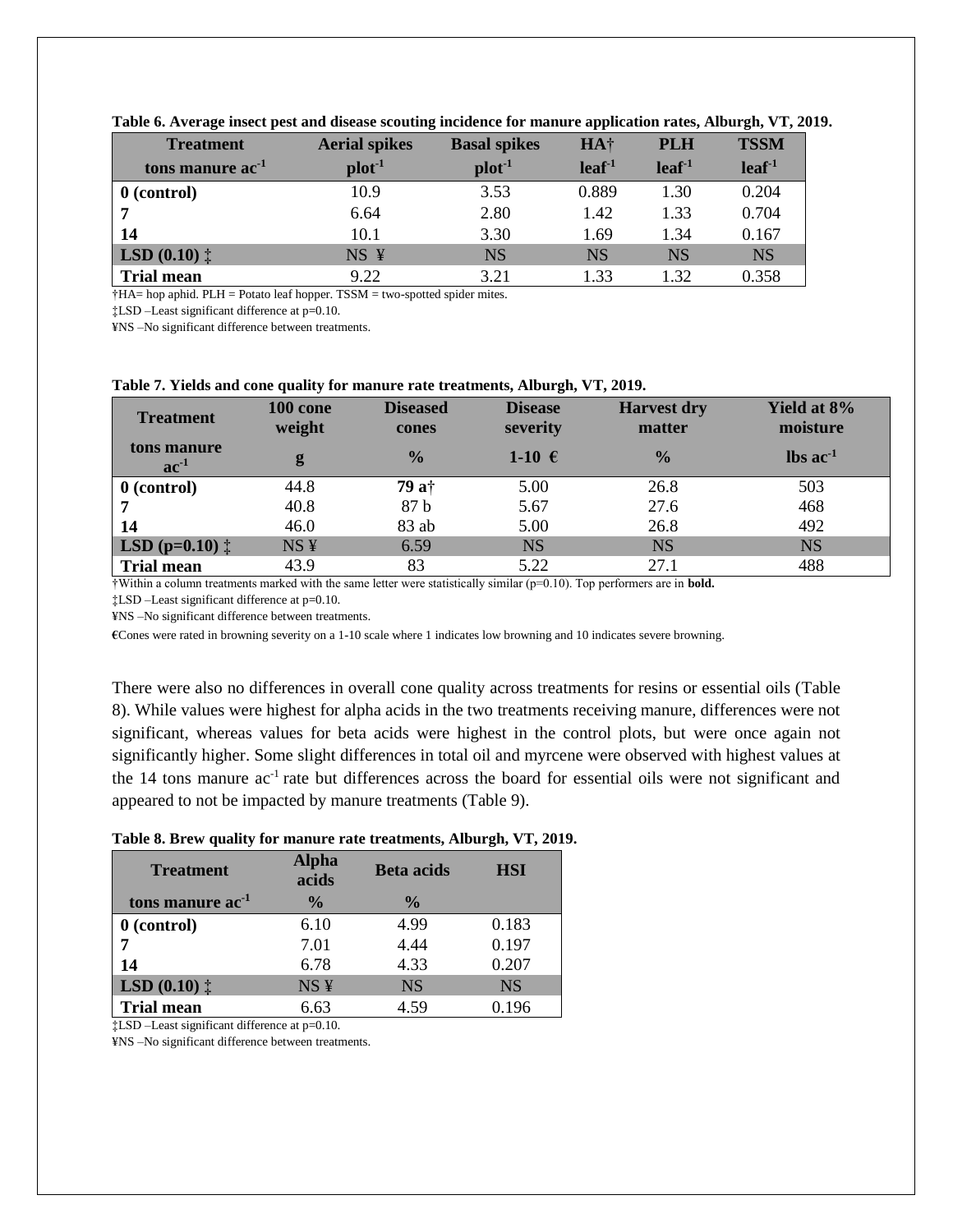| Oil profile               | $\bf{0}$ | 7                            | 14    | <b>LSD</b> $(0.10)$ † | <b>Trial mean</b> |
|---------------------------|----------|------------------------------|-------|-----------------------|-------------------|
|                           |          | tons manure ac <sup>-1</sup> |       |                       |                   |
| Total oil (ml/100g hop)   | 1.45     | 1.43                         | 1.59  | NS <sup>+</sup>       | 1.49              |
| Essential oil (mg/g hops) |          |                              |       |                       |                   |
| <b>Beta-pinene</b>        | 0.069    | 0.064                        | 0.078 | <b>NS</b>             | 0.070             |
| <b>Myrcene</b>            | 5.44     | 5.22                         | 6.46  | <b>NS</b>             | 5.71              |
| <b>Limonene</b>           | 0.019    | 0.018                        | 0.023 | <b>NS</b>             | 0.020             |
| <b>Linalool</b>           | 0.064    | 0.065                        | 0.060 | <b>NS</b>             | 0.063             |
| Caryophyllene             | 1.22     | 1.28                         | 1.21  | <b>NS</b>             | 1.24              |
| <b>Humulene</b>           | 2.81     | 2.91                         | 2.82  | <b>NS</b>             | 2.84              |
| <b>Geranyl</b> acetate    | 0.283    | 0.265                        | 0.284 | <b>NS</b>             | 0.278             |
| <b>Beta-citronellol</b>   | 0.006    | 0.023                        | 0.011 | <b>NS</b>             | 0.013             |
| <b>Nerol</b>              | 0.163    | 0.148                        | 0.138 | <b>NS</b>             | 0.150             |
| Geraniol                  | 0.008    | 0.007                        | 0.009 | <b>NS</b>             | 0.008             |

**Table 9. Hop essential oil and total oil analysis for manure rate treatments, Alburgh, VT, 2019.** 

†LSD –Least significant difference at p=0.10.

‡NS –No significant difference between treatments.

# **DISCUSSION**

With this first year of study, it appeared as if no significant differences arose as a result of variable manure application rates for the majority of observed metrics. Dry conditions in summer months, in addition to limited well capacity, may have resulted in low and variable yields across fertility treatments as the crop received approximately 4 inches of water less than is generally required for hop production. Yields may have further been impacted by late season cone disease, in addition to insect pest pressure within the trial. Our high baseline for soil health may also make it difficult to observe any potential differences or impacts that may arise from consecutive years of manure applications.

Soil health refers to the "capacity of the soil to function as a vital living ecosystem that sustains plants, animals, and humans<sup>1</sup>." As we continue to use the soil for means of agricultural production, it is important for us to consider the functions and services that the soil provides for us: nutrient retention and cycling, carbon sequestration, infiltration and storage of water, suppression of pests, diseases, and weeds, chemical detoxification, and production of food and other plant derived products. As demand for craft beer continues to rise, so does hop production and the continued need for soil and environmental stewardship. While hop plants can be hardy and vigorous under the right conditions, plants and soil still need to be taken care of in order to maintain productivity.

By assessing the health of our soils in hop producing regions, we can begin to quantify the impacts of various management practices on our soils. This will further allow us to identify key problematic areas resulting from poor quality soils. A healthy soil can be recognized as one with good tilth, water storage capacity, low pest populations, high populations of beneficial organisms, minimal chemical residues, low weed pressure, adequate nutrients for plant growth, and resistance to soil loss and degradation. The converse of each of these factors can result in poor crop growth and economic loss for producers. While this first year of study indicated that manure applications had no impact on the majority of our analyzed parameters, it does indicate that there were no detrimental effects and manure could provide adequate nutrients for